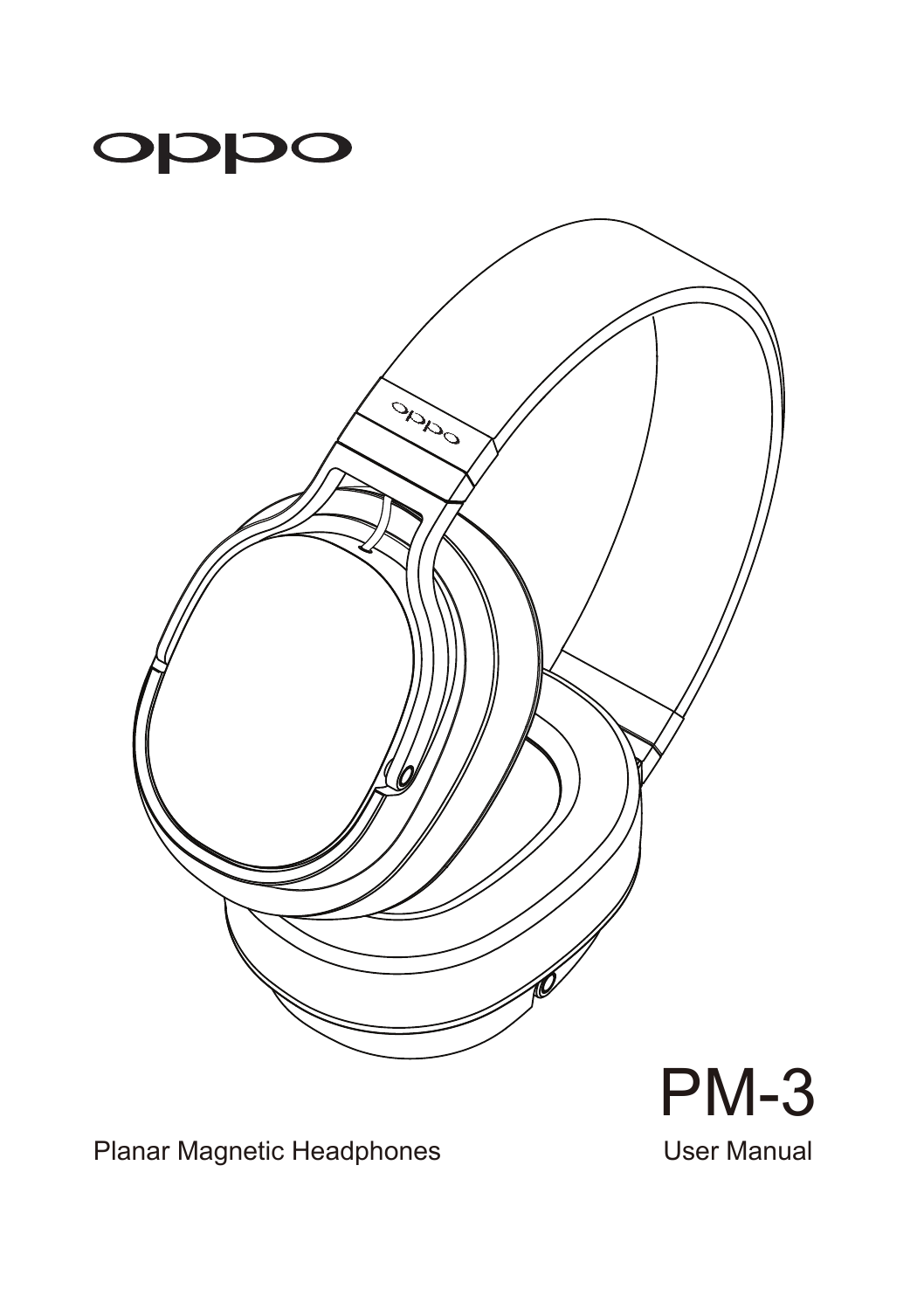### **Contents**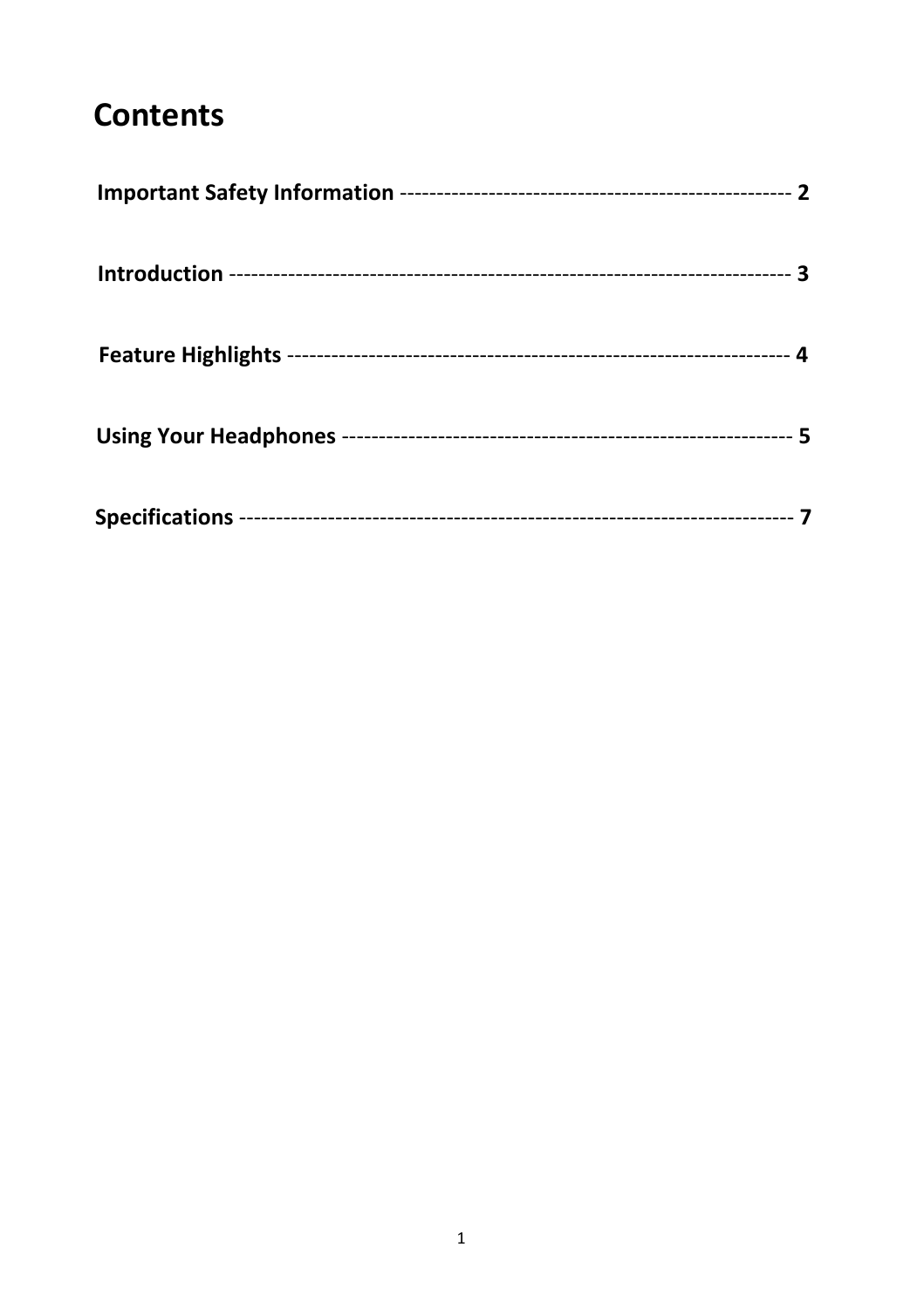#### **Important Safety Information**

Before using your headphones, make sure to lower the volume level on your headphone amplifier or portable device. Prolonged exposure to high volumes may result in temporary or even permanent hearing loss.

Be aware of your surroundings. Using headphones may diminish your ability to hear important ambient sounds. Exercise caution particularly at railroad tracks, crosswalks, or any environment where motor vehicles or bicycles are present.

It is always recommended to lower the volume level prior to connecting or disconnecting your headphones.

Do not leave your headphones or cables in an area where people or pets might trip over them.

Always supervise children who are using these headphones.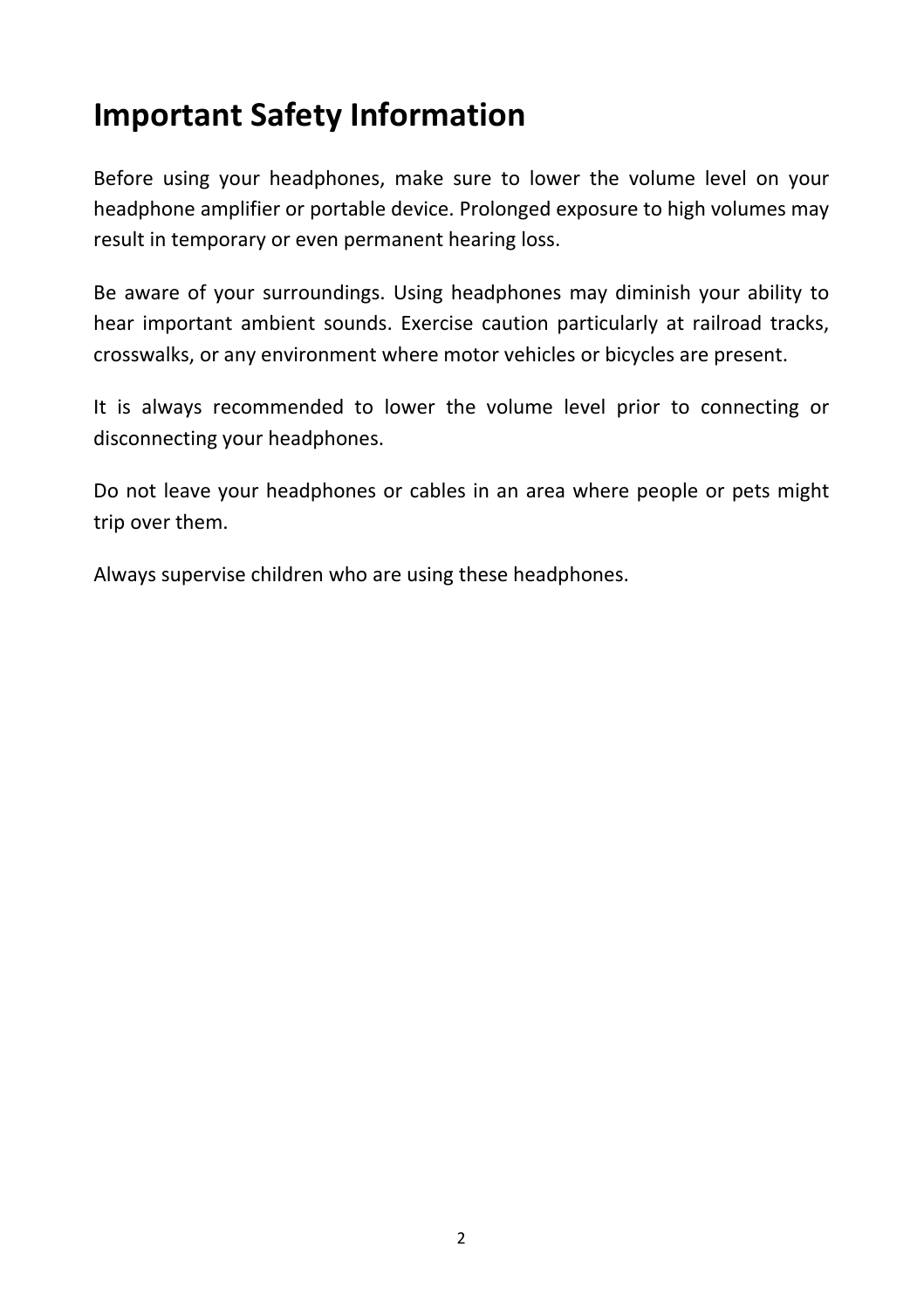#### **Introduction**



Congratulations! You are now the proud owner of a pair of truly portable closed‐ back planar magnetic headphones.

The OPPO PM‐3 utilizes a planar magnetic driver that is developed from the driver in our EISA award‐winning PM‐1 headphones. Technological breakthroughs achieved during the PM‐1's development, such as the 7‐layer double‐side voice coil diaphragm design and FEM‐optimized neodymium magnet system, have enabled OPPO to reduce the weight of the planar magnetic drivers while maintaining excellent sound quality and high sensitivity. The PM‐3 driver's smaller size and high sensitivity make it especially suitable for portable use, and this driver would not have been possible without the breakthroughs achieved in the PM‐1's driver design.

In the PM‐3's planar magnetic driver, sound is generated by a very thin and light diaphragm which is driven in a symmetric pull‐push manner, and the magnetic system and conductor patterns have been optimized for maximum sensitivity and consistency. This allows the diaphragm to generate very stable and linear piston‐ like vibrations, ensuring phase coherence and high resolution performance with minimal distortion. Featuring a light weight closed back design and easily driven with any smartphone or portable music player, the PM‐3 headphones will enable you to enjoy your favorite music anywhere while being isolated from outside noise.

We are proud of the work we have put into these headphones, and we hope they bring you years of enjoyment.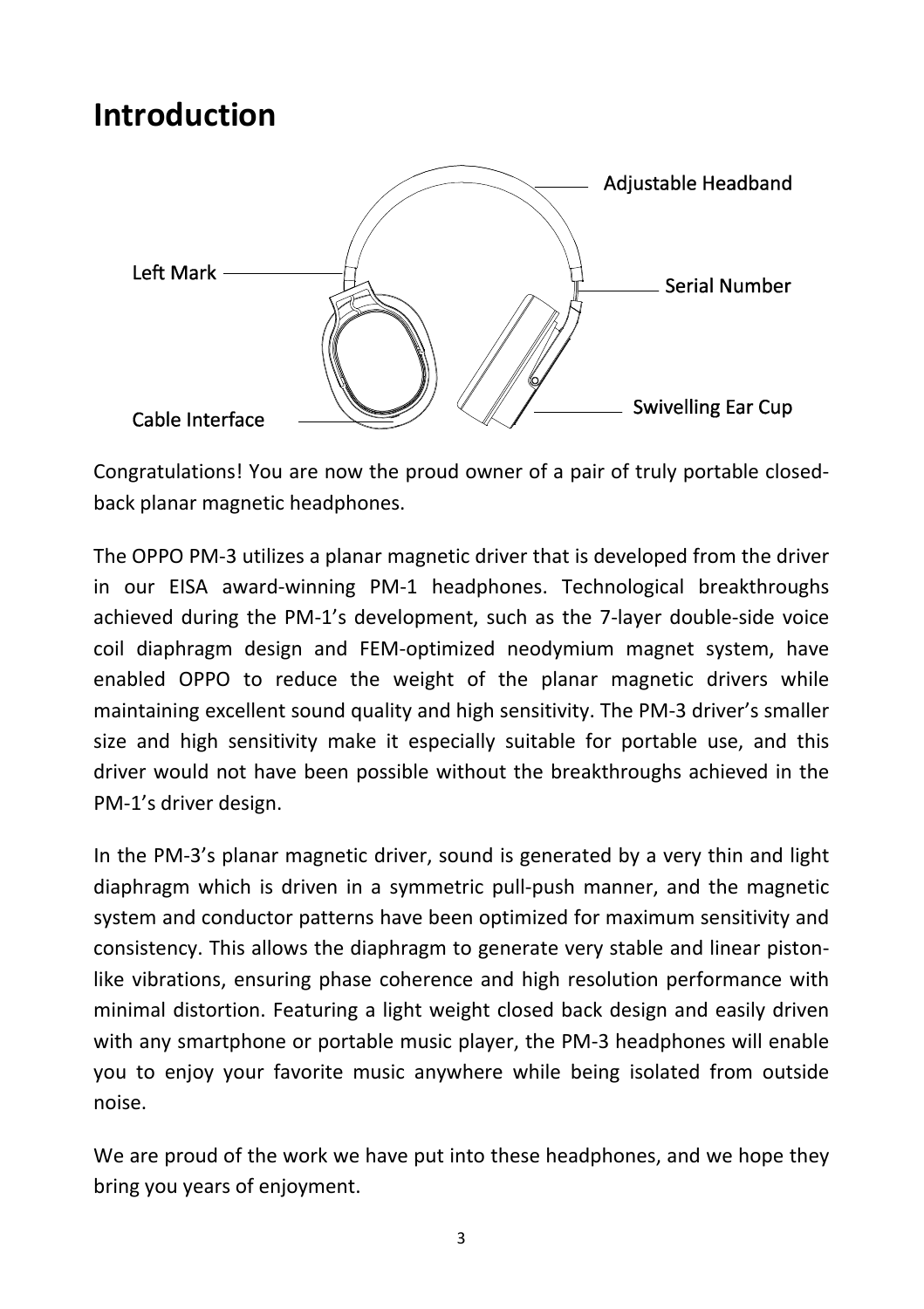## **Feature Highlights**

- Unique planar magnetic driver with FEM‐optimized neodymium magnet system
- 7‐layer double‐side voice coil diaphragm
- Excellent sound quality
- High sensitivity and consistency
- Lightweight for portable use
- Comfortable fit for long-term listening
- Closed-back noise isolation design
- Selvedge denim carrying case
- Detachable high quality cable
- Optional headphone cable with inline mic and remote control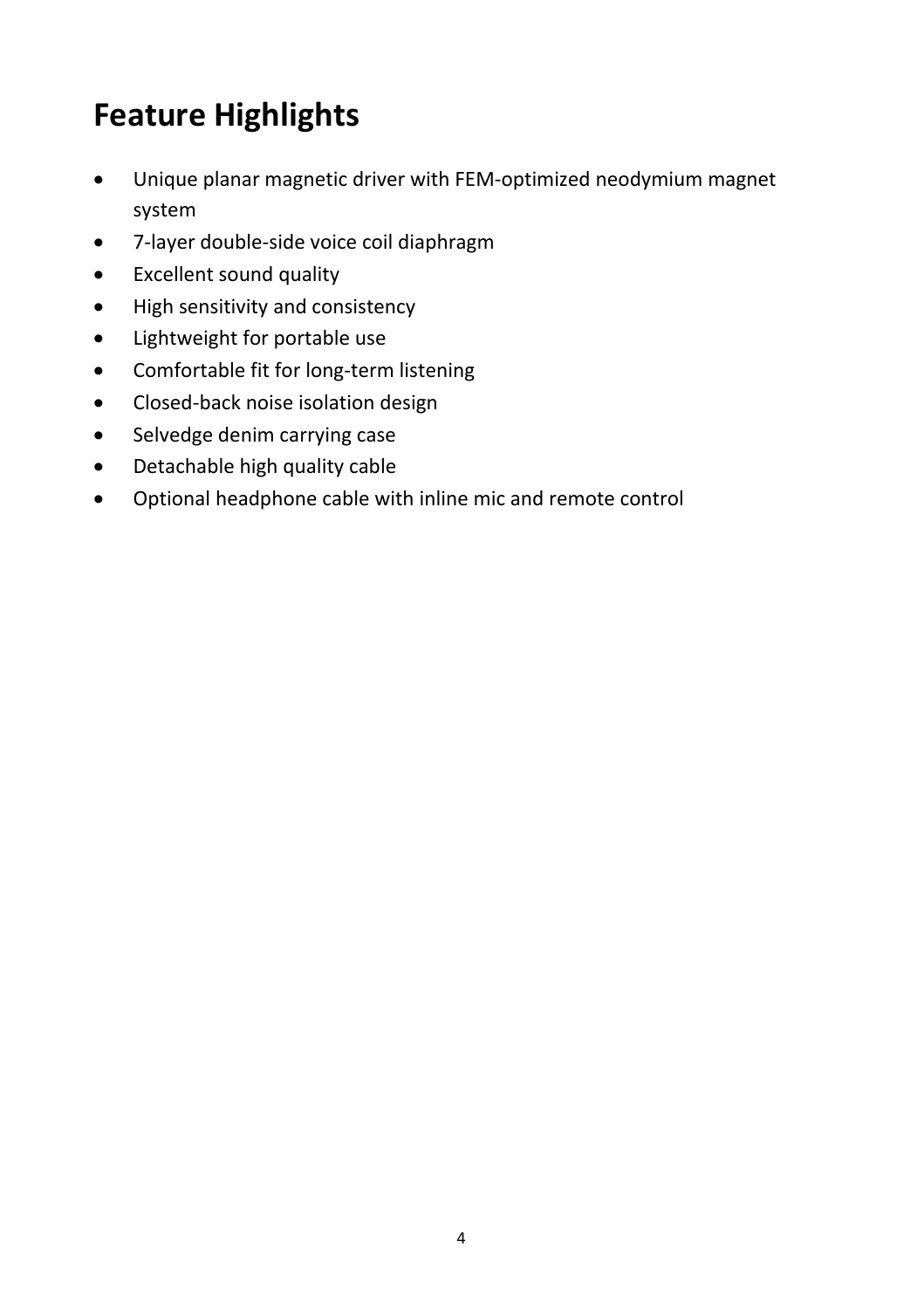#### **Using Your Headphones**



Two headphone cables have been included with your OPPO PM‐3.

The 3 meter main cable terminates with a 3.5 mm connector and a screw‐on 6.35 mm adapter. It is suitable for connecting the PM‐3 to a headphone amplifier, AV receiver, or integrated amplifier. The screw‐on 6.35 mm adapter can be removed if necessary.

The 1.2 meter portable cable terminates with a 3.5 mm plug. It can be used to connect the PM‐3 to a portable media player, cell phone, tablet, or other mobile device.

Depending on the type of portable cable that you choose when you order the headphones, the cable may have no inline mic and remote control, or have a mic and remote control for Apple devices, or have a mic and remote control for Android devices.

For the portable cable with a mic and remote control for Apple devices, the buttons work the same way as buttons on the original Apple EarPods. You can use the buttons to answer phone calls, start or stop music playback, or skip music tracks. Please refer to your Apple device's user manual for details of these functions.

For the portable cable with a mic and remote control for Android devices, the center button allows you to answer or end a call. Additional operations, such as double‐click or press‐and‐hold, may be possible depending on your mobile device. Please consult the user manual of your mobile device for details.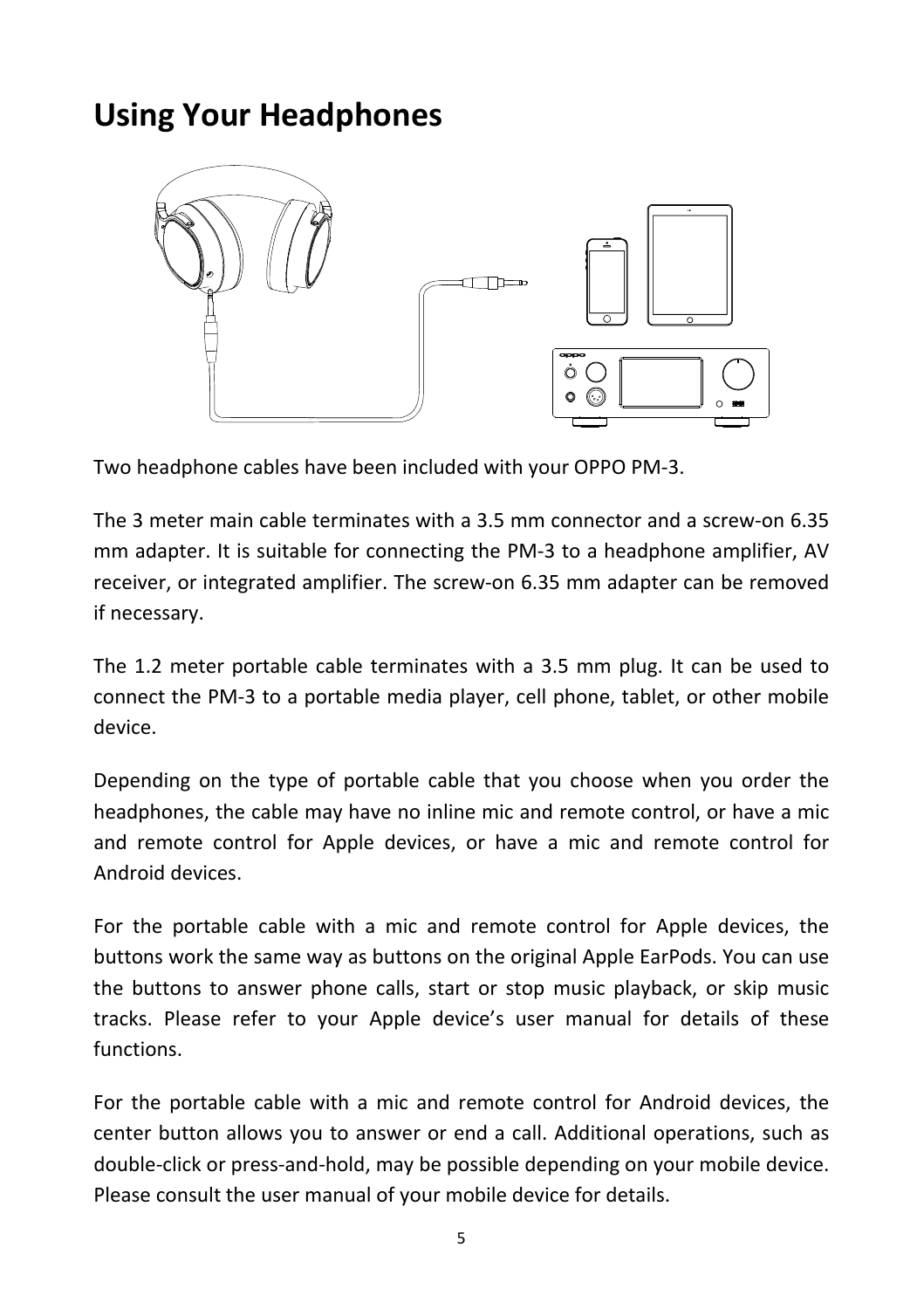#### **Storing Your Headphones**

After each use, it is recommended that you place the headphones on a headphone stand. For carrying the headphones with you or for storage, you may remove the cable and fold the headphones flat to put in the selvedge denim carrying case.

#### **Caring for Your Headphones**

In order to clean the headphones, we recommend using a clean, lint-free cloth. Do not use harsh chemical cleaners or solvents. If necessary, you may lightly dampen the cloth with clean water.

The ear pads are made of durable synthetic leather and are not designed to be detached by the end user. Should your headphones require service, please contact OPPO Digital or your place of purchase.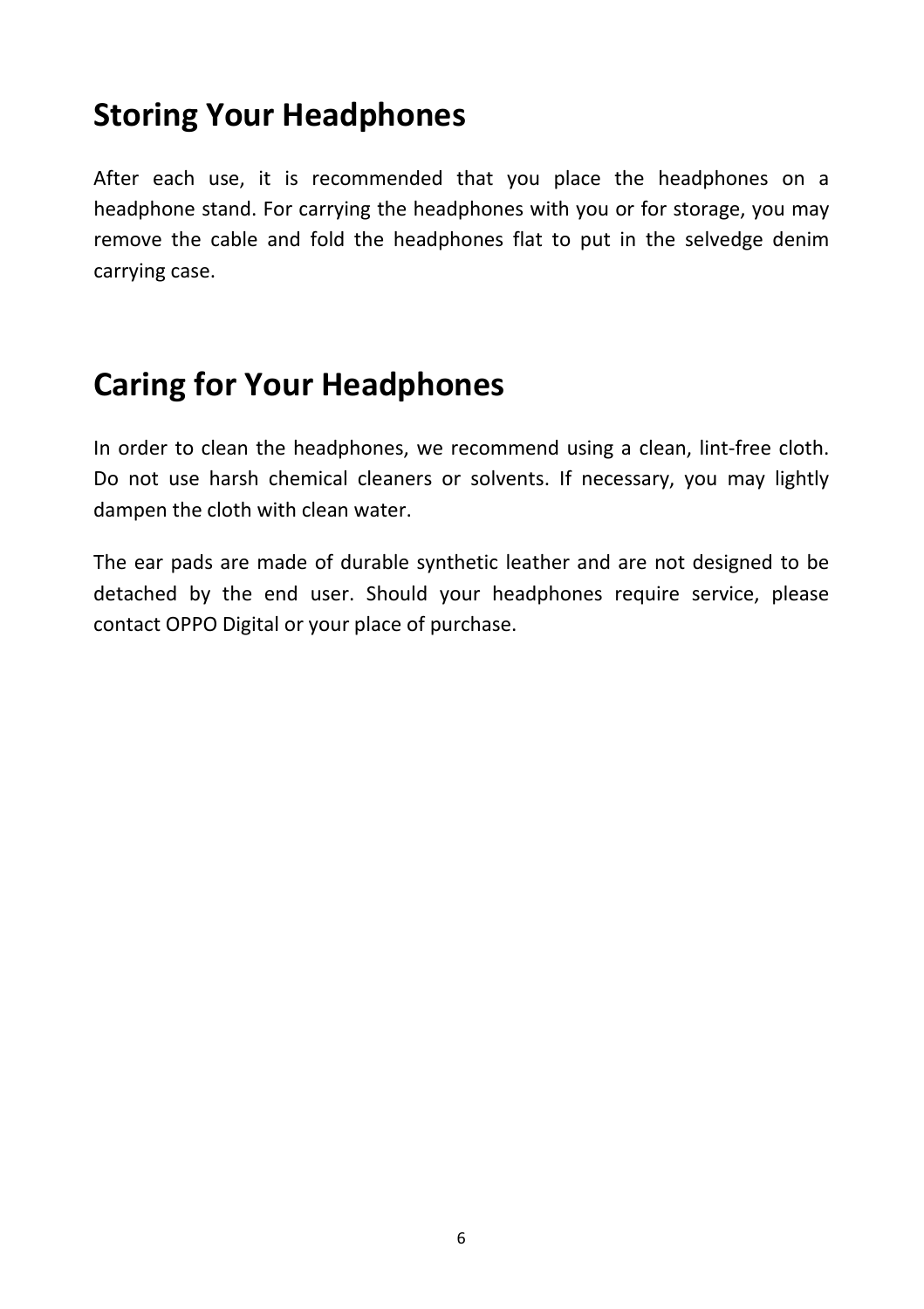## **Specifications**

| <b>Headphone Specifications</b>                   |                                                                              |  |
|---------------------------------------------------|------------------------------------------------------------------------------|--|
| <b>Model Name</b>                                 | $PM-3$                                                                       |  |
| <b>Acoustic Principle</b>                         | Closed-back                                                                  |  |
| <b>Ear Coupling</b>                               | Circumaural                                                                  |  |
| <b>Nominal Impedance</b>                          | 26 Ohm                                                                       |  |
| <b>Sensitivity</b>                                | 102 dB in 1 mW                                                               |  |
| <b>Clamping Pressure</b>                          | 5 N                                                                          |  |
| <b>Cables</b>                                     | 3 m detachable cable (3.5 mm & 6.35 mm)<br>1.2 m detachable cable (3.5 mm)   |  |
| <b>Cable Connectors</b>                           | Output: 3.5 mm stereo jack<br>Input: 6.35 mm stereo jack, 3.5 mm stereo jack |  |
| Weight                                            | 320 g (without cable)                                                        |  |
| <b>Accessories</b>                                | Carrying case<br><b>User Manual</b>                                          |  |
|                                                   |                                                                              |  |
| <b>Driver Specifications</b>                      |                                                                              |  |
| <b>Driver Type</b>                                | <b>Planar Magnetic</b>                                                       |  |
| Driver Size (Round)                               | 55 mm diameter                                                               |  |
| <b>Magnet System</b>                              | Symmetric push-pull neodymium                                                |  |
| <b>Frequency Response In</b><br><b>Free-Field</b> | $10 - 50,000$ Hz                                                             |  |
| <b>Long-Term Max Input</b><br>Power               | 500 mW according to IEC 60268-7                                              |  |
| <b>Pulse Max Input Power</b>                      | 2 W                                                                          |  |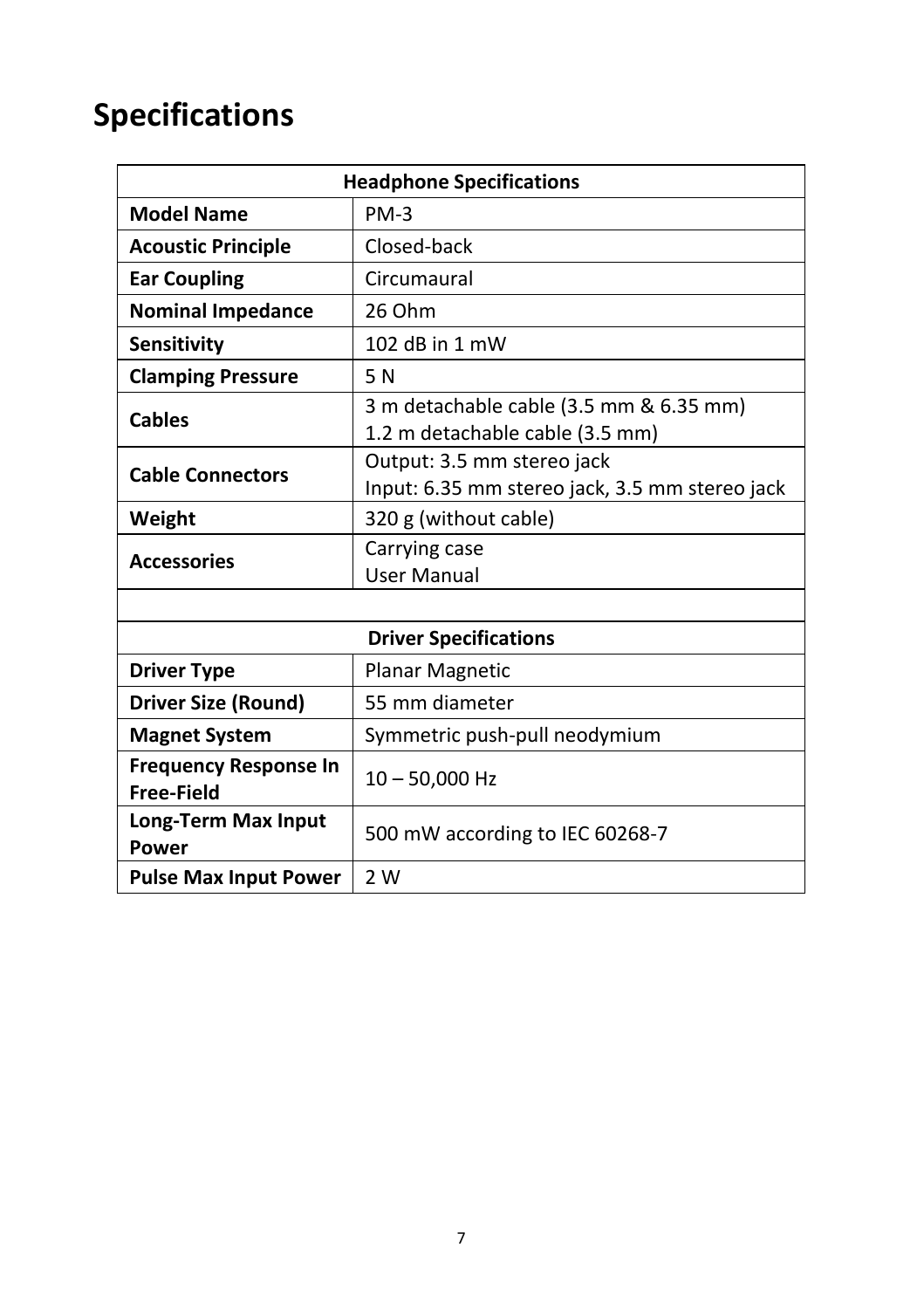# **CE mark**

This product complies with European Low Voltage (2006/95/CE), Electromagnetic Compatibility (2004/108/EC) and Environmentally‐Friendly Design of Energy‐Related Products (2009/125/EC) Directives when used and installed according to this instruction manual.



Correct Disposal of This Product. (Waste Electrical & Electronic Equipment) Applicable in the European Union and other European countries with separate collection systems.

This marking on the product, accessories or literature indicates that the product and its electronic accessories should not be disposed of with other household waste at the end of their working life. To prevent possible harm to the environment or human health from uncontrolled waste disposal, please separate these items from other types of household waste and recycle them responsibly to promote the sustainable reuse of material resources.